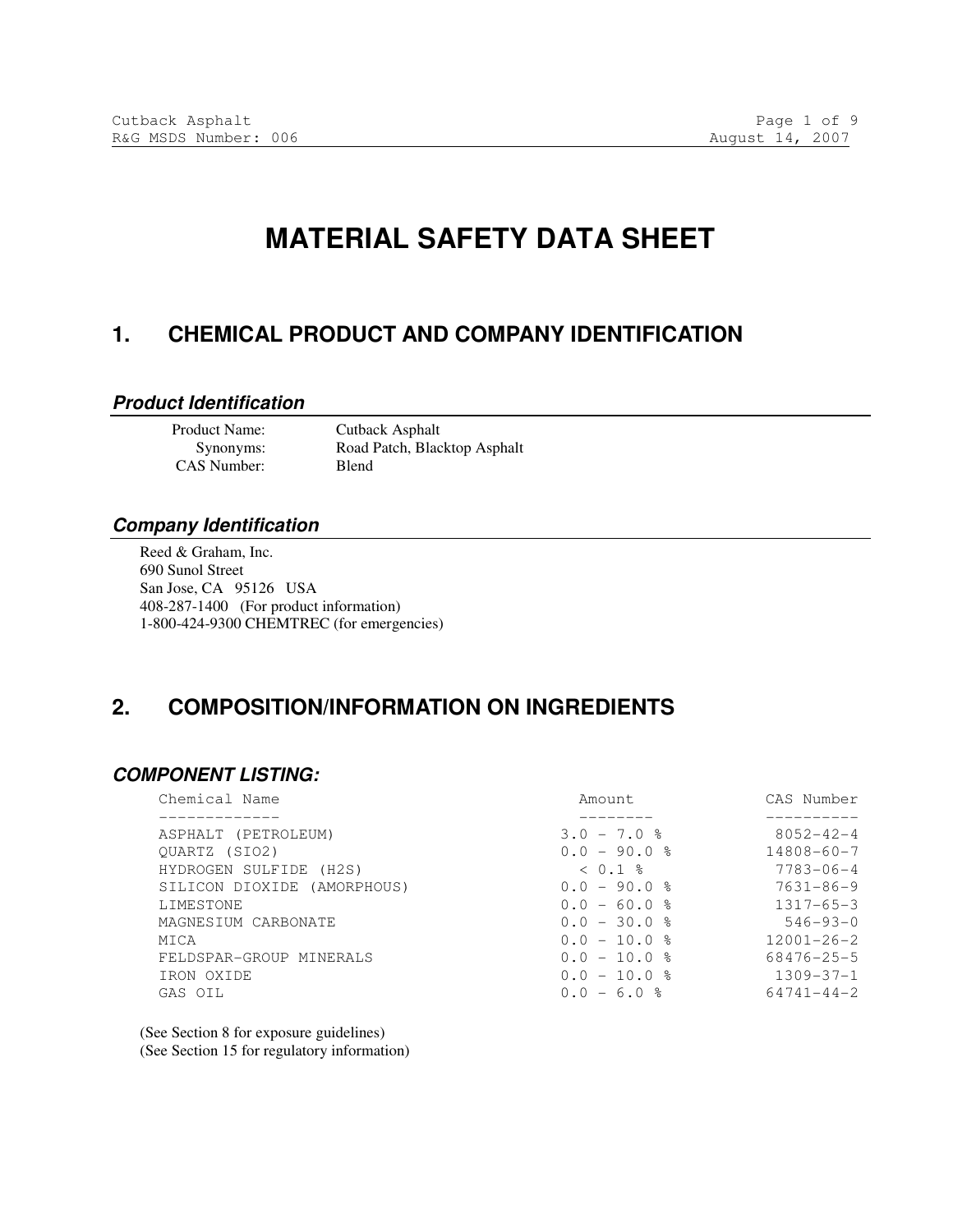#### **COMPOSITION COMMENT:**

Concentration values are typical and may vary.

Hydrogen sulfide may be present as a by-product of asphalt processing.

#### **HAZARDS DISCLOSURE**

This product contains hazardous materials as defined by the OSHA Hazard Communication Standard 29 CFR 1910.1200.

As defined under Sara 311 and 312, this product contains materials that are acute hazards.

#### **MISCELLANEOUS:**

This material does not have established exposure limits.

#### **HAZARDS IDENTIFICATION**  $3.$

| ***************** | <b>EMERGENCY OVERVIEW</b><br>*****************          |        |  |
|-------------------|---------------------------------------------------------|--------|--|
| ∗                 |                                                         | *      |  |
| $\ast$            | <b>CAUTION</b>                                          | ж      |  |
| $\ast$            |                                                         | $\ast$ |  |
| $\ast$            | ж<br>For hot product, immediately immerse in or flush   |        |  |
| $\ast$            | the affected area with large amounts of cold water<br>ж |        |  |
| ∗                 | to dissipate heat. Fumes from heated material may<br>ж  |        |  |
| ж                 | be irritating to eyes and respiratory tract.            | ж      |  |
| $\ast$            |                                                         | ж      |  |
|                   |                                                         |        |  |

HMIS Rating -

Health: 1 Flammability: 0 Reactivity: 0 Personal Protection Index: 1

NFPA Rating-

Health: 1 Flammability: 0 Reactivity: 0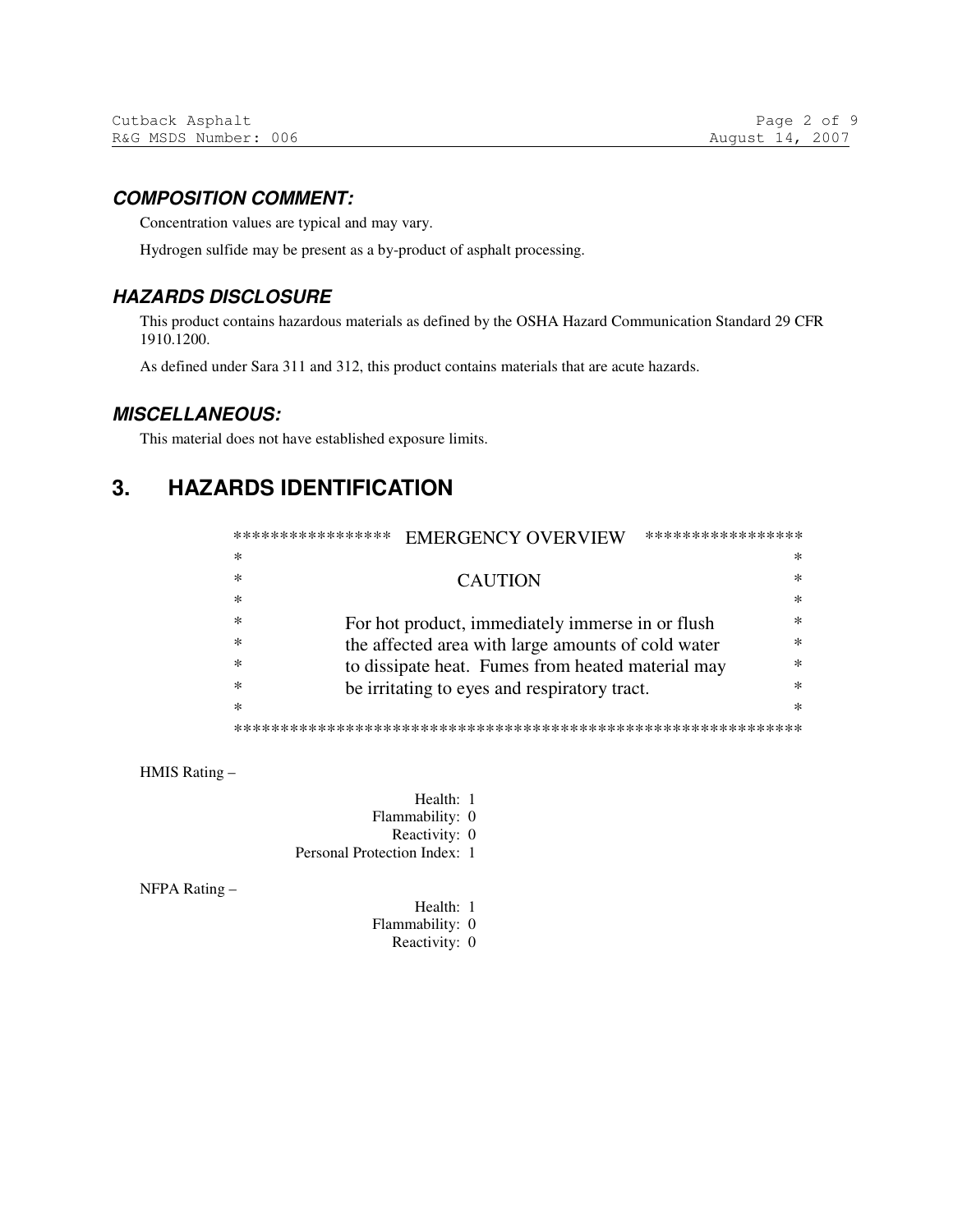### **POTENTIAL HEALTH EFFECTS**

#### **EYE:**

Fumes may cause eye irritation. Contact with hot product may produce severe burns to eye.

#### **SKIN:**

Contact with product at elevated temperatures can result in thermal burns. Frequent or prolonged contact with cool material may irritate the skin and cause a skin rash (dermatitis).

#### **INHALATION:**

Prolonged or excessive inhalation of fumes from hot material may cause respiratory tract irritation, dizziness, and nausea.

Hydrogen sulfide can cause respiratory paralysis and death depending on the concentration and duration of exposure.

#### **INGESTION:**

Ingestion is not considered a potential route of exposure. Ingestion of large amounts of cold product may cause intestinal distress. Essentially non-toxic.

#### **SIGNS AND SYMPTOMS OF EXPOSURE:**

Exposure to hot material may cause thermal burns. Vapors from hot material may have an offensive odor which may cause headaches, nausea, and vomiting. Symptoms of overexposure include: fatigue, tearing of eyes, burning sensation in the throat, cough, chest discomfort and skin irritation.

#### **CHRONIC EFFECTS:**

No known hazards in normal industrial use.

#### **CARCINOGENICITY INFORMATION:**

IARC has determined that there is inadequate evidence that asphalts are carcinogenic to humans. While brief or intermittent skin contact with this product is not expected to cause harm, those workers who do not practice good personal hygiene and who are exposed repeatedly via skin contact may be at risk.

Suspect cancer hazard (contains material which) may cause cancer: IARC has classified crystalline silica as a known human carcinogen. Procedures such as saw cutting or grinding which expose uncoated aggregate may produce significant exposure to crystalline silica.

#### **MEDICAL CONDITIONS AGRAVATED BY EXPOSURE:**

Disorders of the kidney, liver, skin and respiratory system.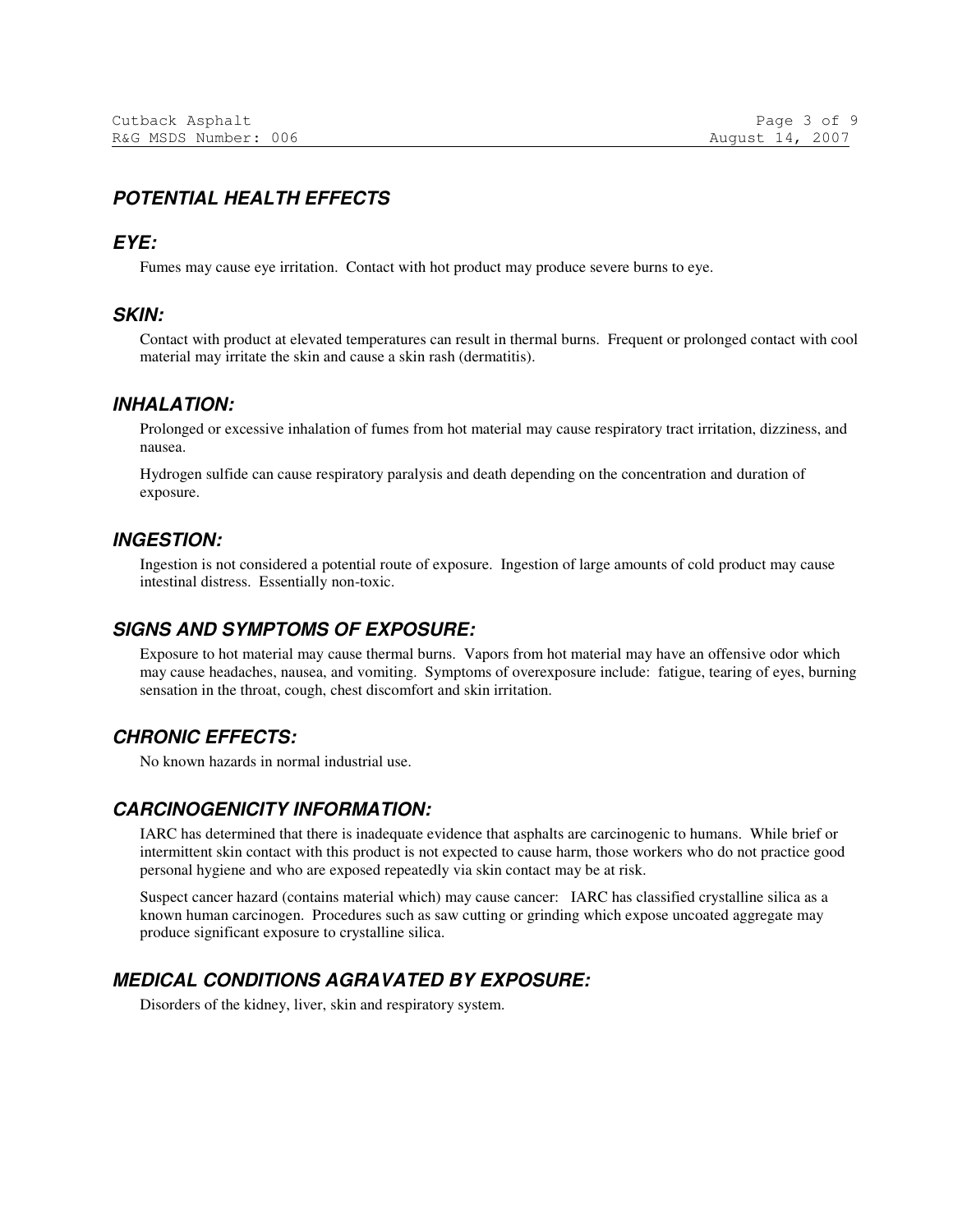## **4. FIRST AID MEASURES**

#### **EYE CONTACT FIRST AID:**

Burns due to contact with heated material require immediate medical attention. Hold eyelids apart and flush eyes with plenty of cold water for at least 15 minutes. Get medical attention if irritation develops or persists.

#### **SKIN CONTACT FIRST AID:**

For hot product, immediately immerse in or flush the affected area with large amounts of cold water to dissipate heat. For hot material exposure, DO NOT try to remove solidified material from the skin. DO NOT try to dissolve with solvents or thinners. Get medical attention immediately.

For exposure to cold material, wash skin with soap and water. Wear protective gloves to minimize skin contamination.

#### **INHALATION FIRST AID:**

At elevated temperatures may cause irritation of the eyes and respiratory tract. Although this product is not known to cause respiratory problems, if breathing is difficult, safely remove victim to fresh air and provide oxygen. Get immediate medical attention.

#### **INGESTION FIRST AID:**

Ingestion is not considered a potential route of exposure. If vomiting should occur spontaneously, keep airway clear. Contact a physician.

### **STATEMENT OF PRACTICAL TREATMENT:**

Cool exposed area with water to dissipate heat. Get prompt medical attention. No attempt should be made to remove firmly adhering asphaltic material. Only medically approved solvents may be used to remove material from burns, as other solvents could cause further damage.

### **5. FIRE FIGHTING MEASURES**

#### **FLAMMABLE PROPERTIES**

Closed Cup Flash Point:  $>116$  C  $(>240$  F) Autoignition Temperature: N/A

#### **FLAMMABLE LIMITS IN AIR**

 LEL: N/A UEL: N/A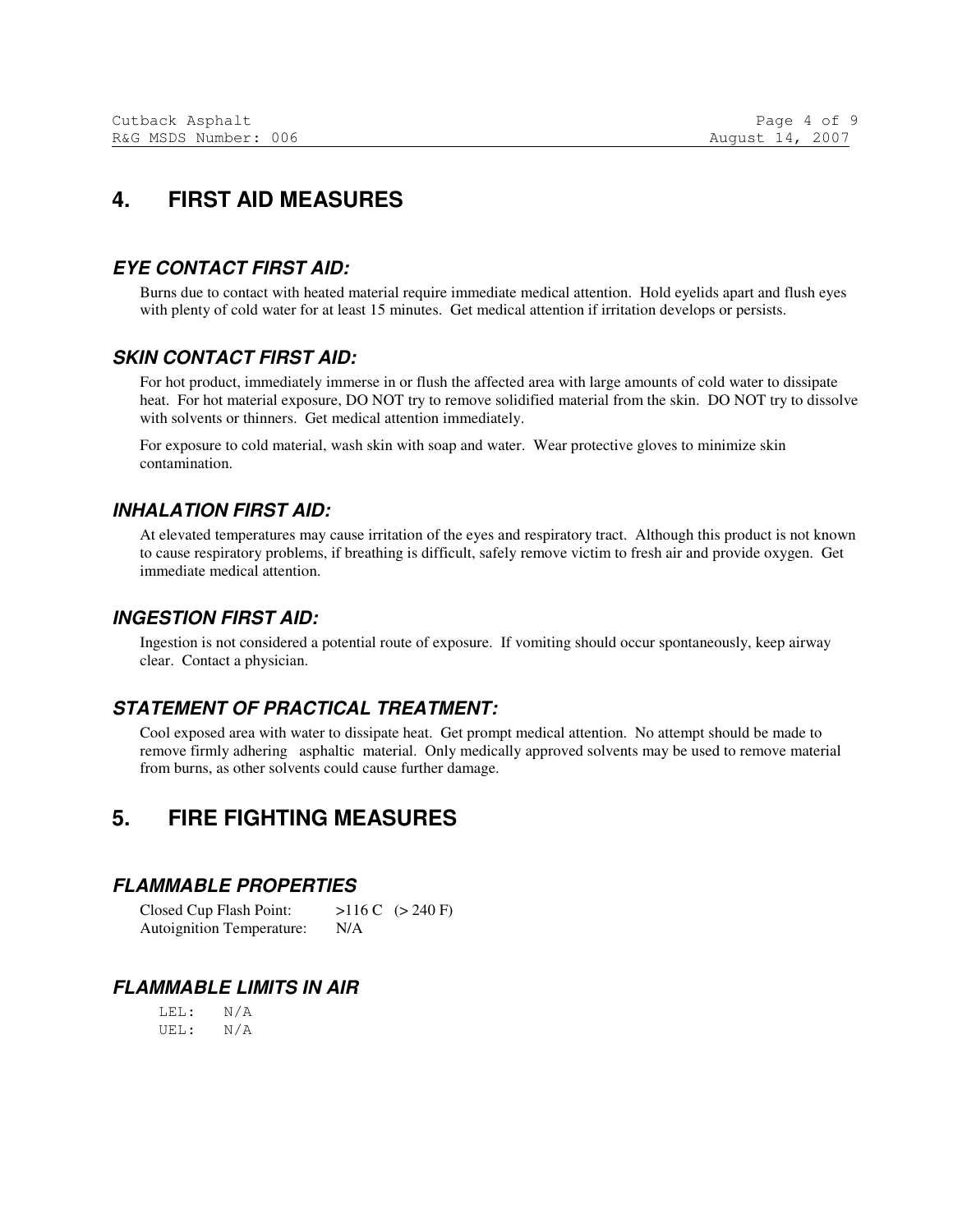#### **FLAMMABLE PROPERTIES:**

Product contains heavy oil (asphalt), may burn although not readily ignitable.

#### **EXTINGUISHING MEDIA:**

Carbon dioxide, foam, or dry powder. Do not use water because of violent reaction with hot asphalt. Use water spray to cool fire exposed containers. Exercise care when using water as contact with hot asphalt products may produce steam and violent foaming.

#### **FIRE & EXPLOSION HAZARDS:**

Can release vapors that form explosive mixtures at temperatures at or above the flash point.

#### **FIRE FIGHTING INSTRUCTIONS:**

As in any fire, wear self-contained breathing apparatus pressure-demand MSHA/NIOSH (approved or equivalent) and full protective gear. Decomposition may produce fumes, smoke, oxides of sulfur, carbon and hydrocarbons, and possible small quantities of hydrogen sulfide.

#### **COMBUSTION PRODUCTS:**

Avoid breathing vapors from heated material. Combustion may produce CO, NOx, SOx and reactive hydrocarbons.

### **6. ACCIDENTAL RELEASE MEASURES**

### **SAFEGUARDS (PERSONNEL):**

Observe precautions in Protective Equipment section.

#### **INITIAL CONTAINMENT:**

Contain spilled material. Allow material to solidify, and scrape up.

#### **LARGE SPILLS PROCEDURE:**

Allow material to solidify, and scrape up.

### **SMALL SPILLS PROCEDURE:**

Allow material to solidify, and scrape up.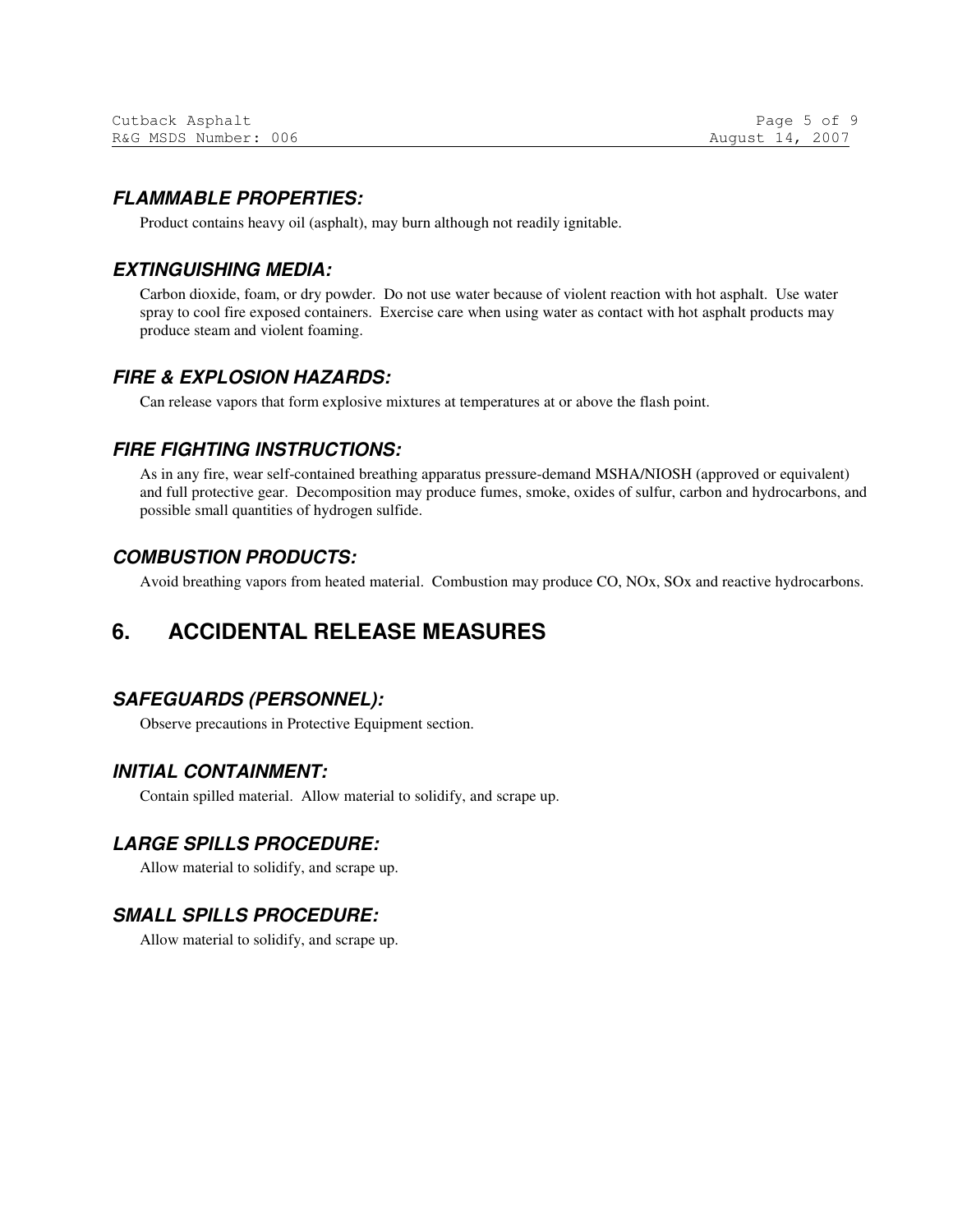### **7. HANDLING AND STORAGE**

#### **SHELF LIFE:**

1 day @ 95 C

#### **HANDLING (PERSONNEL):**

When sampling containers use appropriate personal protective equipment. Do not enter storage area unless adequately ventilated. Avoid breathing vapors from heated material. Avoid contact with eyes, skin, and clothing. Breathing hydrogen sulfide must be avoided.

#### **HANDLING (PHYSICAL ASPECTS):**

When handling hot material, use protective clothing impervious to this material.

#### **STORAGE PRECAUTIONS:**

Do not store at temperatures above 95°C. When asphaltic products are heated, they may give off small amounts of hydrogen sulfide which may accumulate in the head space of storage containers. Use adequate ventilation.

### **8. EXPOSURE CONTROLS / PERSONAL PROTECTION**

#### **ENGINEERING CONTROLS:**

Facilities storing or utilizing this material should be equipped with an eyewash facility and a safety shower.

#### **EYE / FACE PROTECTION REQUIREMENTS:**

A NIOSH/MSHA approved air purifying respirator with an organic vapor cartridge or canister may be permissible under certain circumstances where airborne concentrations are expected to exceed exposure limits. Wear safety glasses.

#### **SKIN PROTECTION REQUIREMENTS:**

When handling hot material, use protective clothing impervious to this material. Selection of specific items such as gloves, boots, apron or full-body suit will depend on operation.

#### **RESPIRATORY PROTECTION REQUIREMENTS:**

Under normal use conditions, with adequate ventilation, no special handling equipment is required. When there is potential for airborne exposures in excess of applicable limits, wear NIOSH/MSHA approved respiratory protection.

#### **EXPOSURE GUIDELINES:**

HYDROGEN SULFIDE (H2S) OSHA TWA: 10 ppm, 14 mg/m^3 OSHA STEL: 15 ppm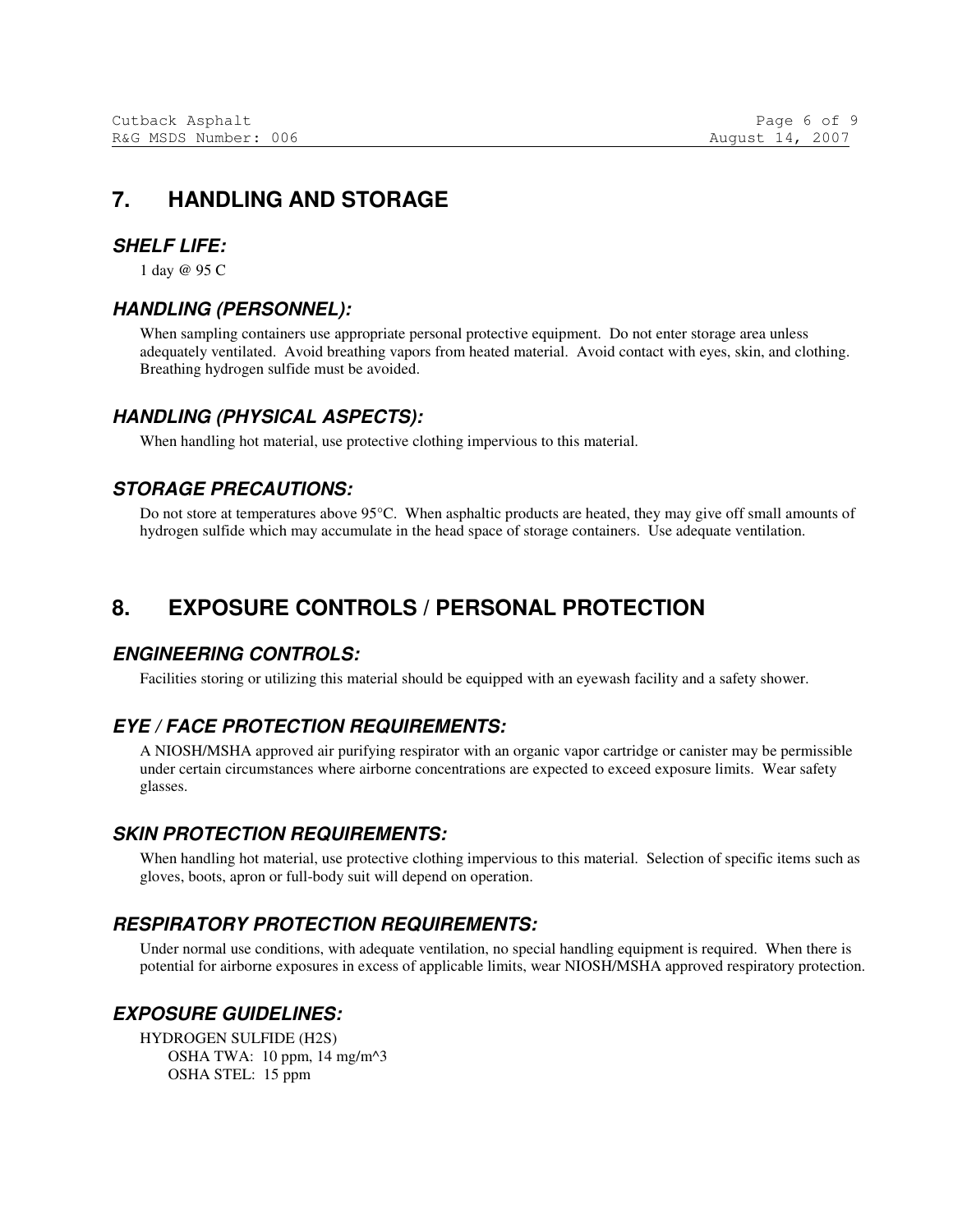### **9. PHYSICAL AND CHEMICAL PROPERTIES**

| SOLUBILITY IN WATER : Nil    |  |
|------------------------------|--|
|                              |  |
| MELTING/FREEZING POINT : N/A |  |
|                              |  |
|                              |  |

### **10. STABILITY AND REACTIVITY**

#### **STABILITY:**

This compound is stable at ambient conditions.

#### **POLYMERIZATION:**

Hazardous polymerization will not occur.

### **INCOMPATIBILITY WITH OTHER MATERIALS:**

Incompatible or can react with acids, bases, oxidizers. Incompatible with water when hot.

#### **DECOMPOSITION:**

Decomposition will not occur if handled and stored properly. In the case of a fire, oxides of sulfur, carbon, hydrocarbons, fumes, and smoke may be produced.

#### **CONDITIONS TO AVOID:**

Avoid extreme temperatures.

## **11. TOXICOLOGICAL INFORMATION**

This material or all of its components are listed on the Inventory of Existing Chemical Substances under the Toxic Substance Control Act (TSCA).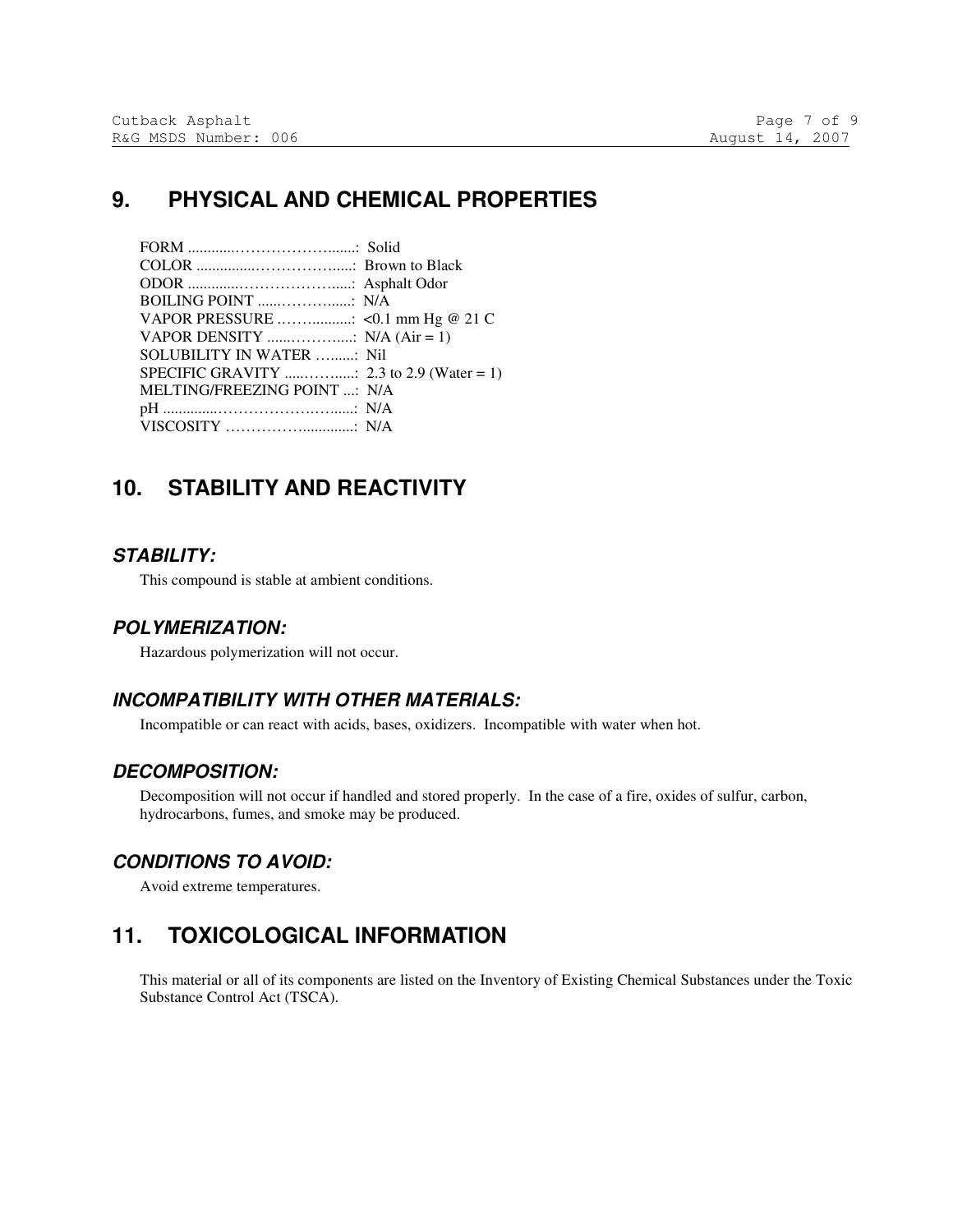### **12. ECOLOGICAL INFORMATION**

#### **ENVIRONMENTAL HAZARDS:**

None known.

### **13. DISPOSAL CONSIDERATIONS**

#### **WASTE DISPOSAL:**

Treat or dispose of waste material in accordance with all local, state/provincial, and national requirements.

#### **CONTAINER DISPOSAL:**

Uncleaned empty containers should be disposed of in the same manner as the contents.

### **14. TRANSPORTATION INFORMATION**

PRODUCT LABEL ......…....: Cutback Asphalt D.O.T. SHIPPING NAME ...: N/A D.O.T. HAZARD CLASS ....: Non-Hazardous

## **15. REGULATORY INFORMATION**

**EEC Symbols and Indications of Danger:**  Irritant (Xi)

**WHMIS Hazard Symbols:**  None

**Canadian Disclosure List**  QUARTZ (SIO2) (14808-60-7) SILICON DIOXIDE (AMORPHOUS) (7631-86-9) MICA (12001-26-2) IRON OXIDE (1309-37-1)

**CERCLA Hazardous Substances**  HYDROGEN SULFIDE (H2S) (7783-06-4) -- RQ 100 lb